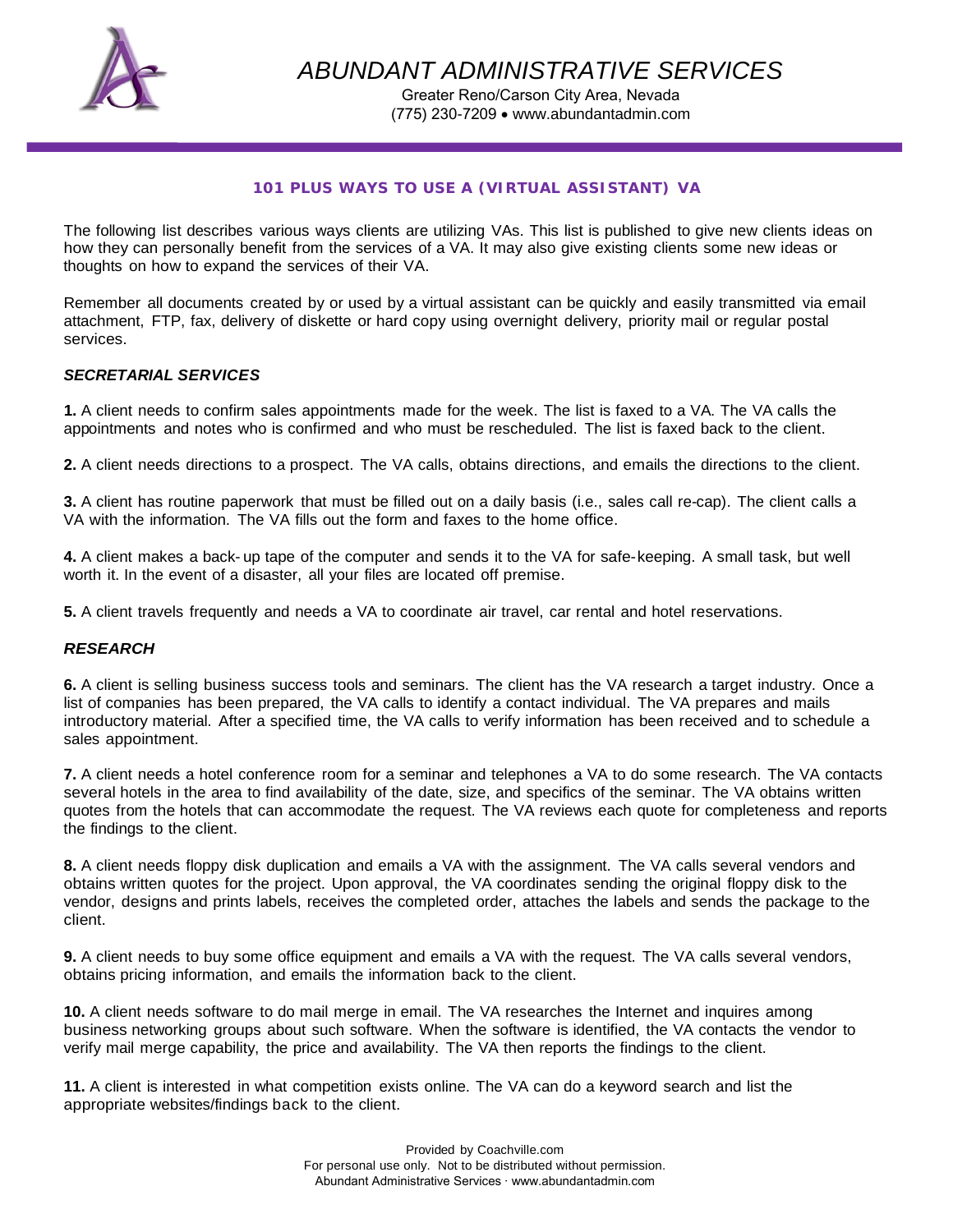**12.** A client is preparing an advertising plan and emails what further information is needed. The VA contacts possible advertising places on the Internet, magazines, periodicals, newspapers, etc. and acquires information on pricing, publishing dates, publishing deadlines, payment policies, etc. All information is compiled into a report for the client to review.

## *WORD PROCESSING/PRESENTATIONS*

**13.** A client takes notes at meetings and needs them typed. The client mails the notes to a VA; the VA types the notes and mails them back.

**14.** A client is preparing a report and needs the draft copy to be formatted. The client sends the document via email attachment to a VA. The VA edits and formats the document and returns the finished report via email attachment.

**15.** A client writes a letter and faxes it to a VA. The VA types the letter, prints the letter on the client's stationery and mails.

**16.** A client needs a manual typed. The client mails the document to a VA. The VA types the manual, saves it to a diskette, and mails the diskette to the client.

**17.** A client is preparing a seminar and needs a PowerPoint presentation prepared. Sketches of diagrams and charts are faxed to a VA. The VA prepares the PowerPoint slides and sends the document to the client via email attachment.

**18.** A client is preparing a seminar and needs a questionnaire fact sheet from each participant prior to the seminar. The client faxes the questionnaire along with a list of participants to a VA. The VA types the questionnaire; calls each participant, obtains their fax number and faxes the questionnaire; tracks each completed questionnaire and calls the participants who did not respond timely; summarizes the questionnaire responses on a report; and delivers the report to the client via email attachment.

## *DATA PROCESSING/DATABASE MANAGEMENT*

**19.** A client collects business cards all month long. At the end of the month, all business cards collected are mailed to a VA. The VA enters the data into the client's database, zips up the file, and returns the database to the client via email attachment.

**20.** A client emails all new prospect leads to a VA. The VA enters the information into a contact database, and using mail merge sends an introductory letter. The VA monitors the marketing follow- up program sending a predetermined marketing piece every two weeks. Each week the database is sent to the client via email attachment so the client has a record of the transactions. When a prospect responds, the client emails the VA to remove them from the active marketing follow-up program.

**21.** An insurance agent faxes new policy owner information to a VA. The VA enters the information into the client's database, zips the file, and sends the database to the client via email attachment. The VA also prepares and mails a standard confirmation letter to the policy owner. The VA tracks the annual expiration date of the policy and upon the due date, sends a reminder email to the insurance agent.

**22.** A client is preparing a direct mailing and needs to verify his database. The database is sent to the VA via email attachment. The VA telephones each name and verifies name, spelling, title and address. All corrections are made, old names are deleted, and new names are added. The corrected database is zipped and returned to the client via email attachment.

**23.** A client is preparing a fax broadcast but has an incomplete database. The database is sent to a VA via email attachment. The VA telephones those missing fax numbers and obtains the correct number. The updated database is returned to the client via email attachment.

**24.** A client faxes copies of business cards he has gathered at a presentation to a VA. The VA enters the information into a contact database, uses mail-merge to produce a follow-up letter, uses a signature font (and color ink) to sign the client's name, and mails all letters.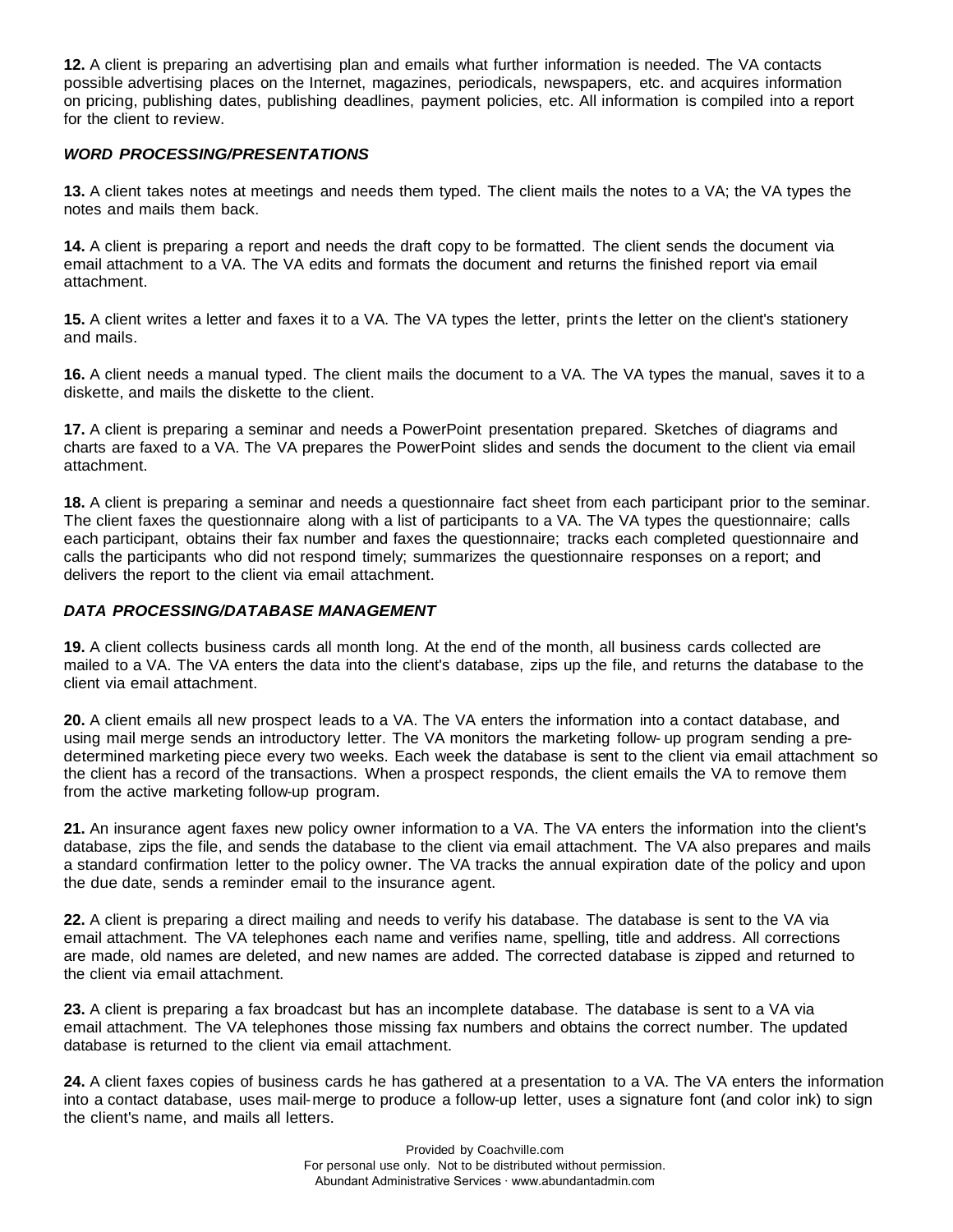**25.** A client is changing database software and needs to convert his databases. A VA can handle the conversion.

### *DESKTOP PUBLISHING*

**26.** A new entrepreneur needs a tri-fold brochure for their new business. A VA can design, type and print a trifold brochure and may use client- provided art.

**27.** A new entrepreneur needs business cards. A VA can design and print business cards and may use predesigned paper stock.

**28.** A client needs a price list prepared. A VA can design, type and prepare flyers such as price lists and may use a color printer.

**29.** A client needs a product list prepared. A VA can design, type and prepare flyers such as product lists and may use a variety of paper stock.

**30.** A client needs a schedule prepared. A VA can design, type and prepare flyers such as schedules or calendars and may use clip art.

**31.** A client needs certificates for participants completing a seminar. A list of class participants is faxed to the VA. The VA designs and prints certificates and may use pre-designed paper stock, seals and/or ribbons. The completed certificates are delivered to the client to issue to participants upon completion of the seminar OR they can be mailed directly to each participant.

**32.** A client awards an employee of the month and needs a certificate. A VA can design and prepare certificates and may use clip art and/or a color printer.

**33.** A non-profit organization needs membership certificates. A VA can design and prepare certificates and may use pre- designed paper stock and/or color printer.

**34.** A client is preparing an awards ceremony for the annual company meeting and needs award certificates. A VA can design and prepare certificates and may use client provided art and/or ribbons.

**35.** A client wants to publish a quarterly newsletter. The client provides the content and the mailing list to the VA. The VA

types and prepares the newsletter, prepares labels, and mails the newsletter.

**36.** A client is distributing floppy disks in a mailing and wants the company logo to be included on the labels. The VA can design and print labels using client- provided art, attach the labels and coordinate the mailing/shipping.

### *TRANSCRIPTION SERVICES*

**37.** A lawyer sends micro-cassettes via overnight delivery to a VA to transcribe. The VA types the report and sends to the lawyer via email attachment.

**38.** A client needs a telephone conversation (i.e., conference call, teleclass, etc.) recorded. The VA records the call and transcribes the tape for the participants.

**39.** A client dictates letters and memos on a cassette tape and mails to the VA via overnight delivery. The VA transcribes the tape, prints the letters on the client's stationery and mails the following day.

**40.** A medical professional sends recorded cassettes to a VA to transcribe. The VA types the report and returns via overnight delivery.

### *MAIL SERVICES*

**41.** A client who travels frequently returns to a stack of mail and sometimes misses important correspondence. All mail can be forwarded to a post office box near a VA. The VA can retrieve and review the mail, fax or overnight to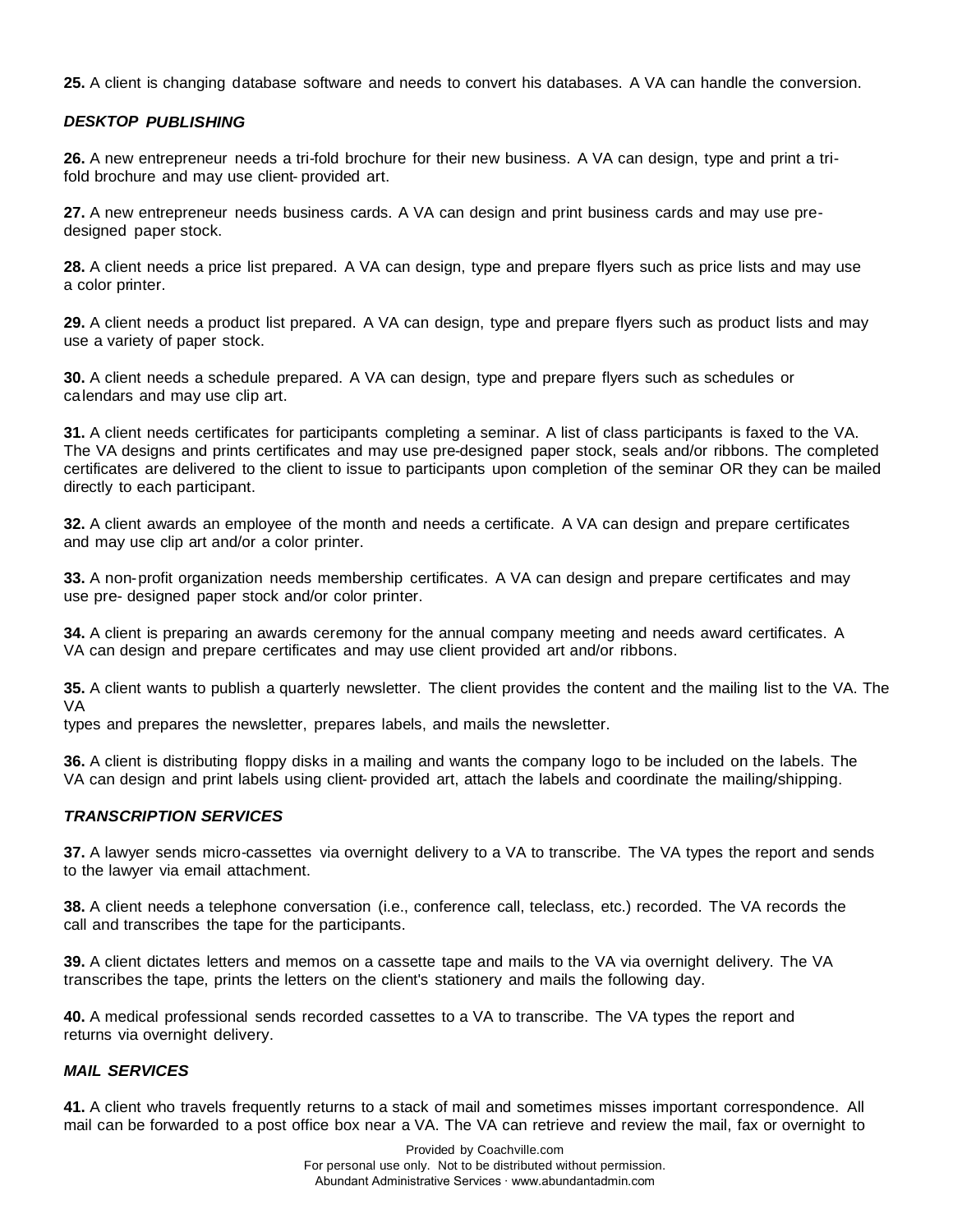the client's hotel urgent items, respond to routine matters, and forward items to the client's office that can wait for the client's return.

**42.** An international company may need mail service in the USA (or other country). All mail is forwarded to a post office box near a VA. The VA retrieves all mail, sorts, responds to routine requests and forwards the remaining items to the client. To save on postage costs, the items may be scanned and delivered via email attachment.

**43.** An international company is preparing a mailing to prospects in the USA (or other country). By using a VA in that country, all mail can be delivered with domestic postage.

**44.** A client needs fulfillment services for books, tapes or other materials. As orders come in, the client emails or faxes the VA with the information. The VA prepares the package and mails.

### *EMAIL SERVICES*

**45.** A client cannot keep up with the volume of email and is missing important messages. The client sets up a general email account (info@mycompany.com). The VA retrieves all email, sorts, responds to routine requests, and forwards items of importance to the client at their personal email account (myname@mycompany.com).

**46.** A client is going on vacation and doesn't want to miss important email messages. The VA downloads all email and notifies individuals the client is out of the office. The VA contacts the client with urgent messages.

**47.** A client is going on vacation and doesn't want to miss important email messages. The client forwards all email to the VA's email account. The VA will call the client with urgent messages.

**48.** A client has or wants auto responders on their website. The VA can write and set-up the auto responder. The VA can also monitor the number of requests and establish a database of who is requesting the information.

**49.** A client wants to fully utilize their email software program (i.e. filters, autoreply, signatures, etc.) The VA can "walk them through" the set-up and teach the client HOW while on the telephone and computer at the same time.

### *TELEPHONE/FAX SERVICES*

**50.** A client is going on vacation but needs to stay in touch with important business calls. The client records a message on his/her voice mail that urgent calls may contact his/her assistant and include the VA's telephone number. The VA can then contact the client with important messages.

**51.** A client is leaving on a business trip but doesn't want the phone to be left unattended. The client activates call forwarding to the VA's telephone and gives the VA the business itinerary. The VA answers all calls, responds to routine requests, and contacts the client with urgent messages.

**52.** A client is frequently out of the office or travels and cannot check voice mail on a regular basis. The VA calls and retrieves messages from voice mail, responds to routine requests and contacts the client with urgent messages.

**53.** An international company needs a contact in the USA (or other country). Due to different time zones and costly international long distance phone charges, it is difficult for prospects to contact the international client. Using a VA in the USA (or other country), prospects can easily call for information. If a question arises that a VA cannot answer, the VA emails the client for further instruction. In some cases, a separate phone line may be installed for the VA to answer.

**54.** A cclient is going out of town but needs to respond to any faxes received. The client places call forwarding on the fax machine to ring to the VA's fax machine. The VA handles the fax requests and contacts the client with urgent messages.

**55.** A client wants a human voice to answer the phone. A separate phone line is installed at the VA's location to be answered with the client's company name.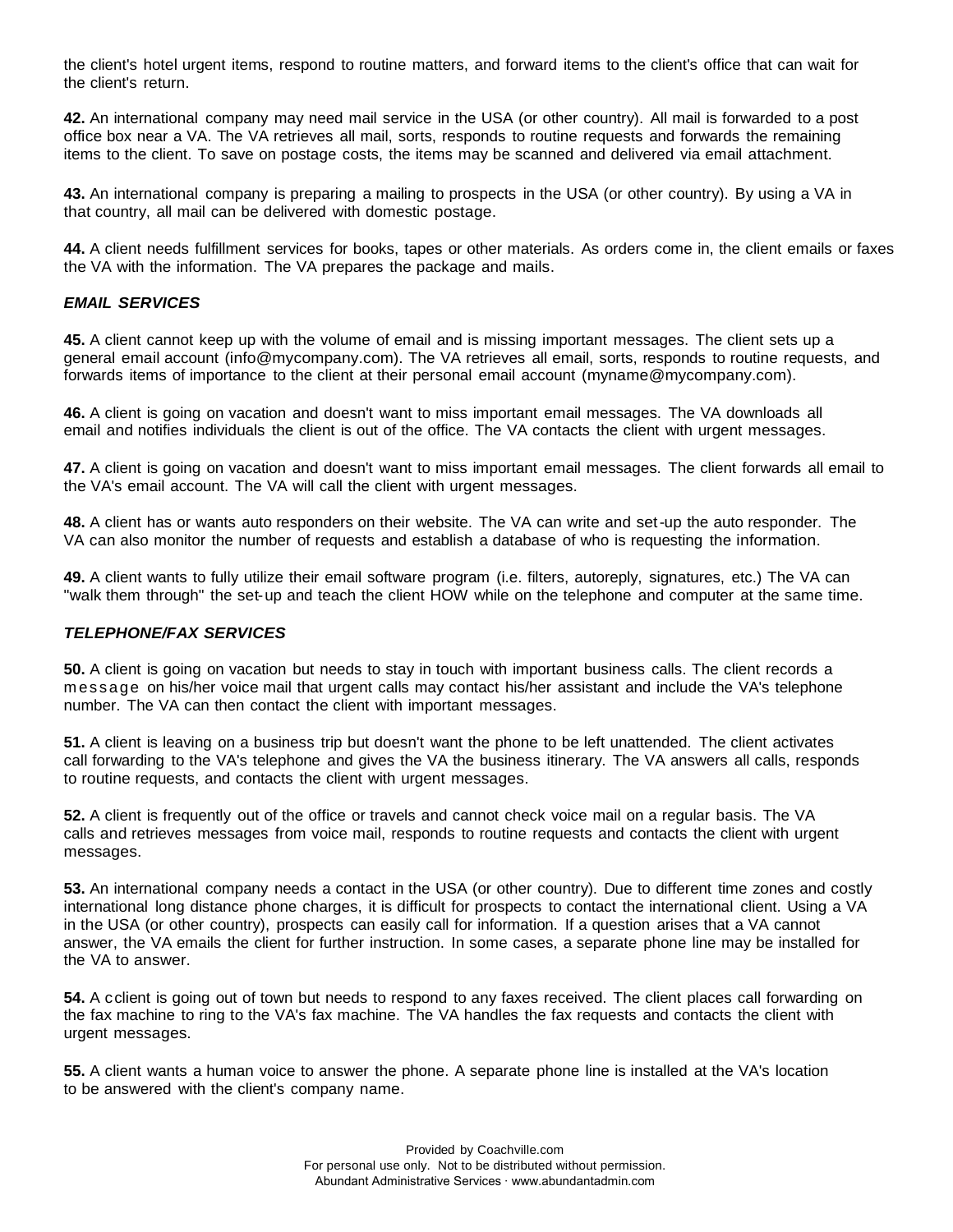**56.** An international company sends many faxes to prospects in the USA (or other country). To save on international long distance charges, the client uses a VA to send faxes from a domestic location.

# *INTERNET SERVICES*

**57.** A client operates an automated email mailing list/newsletter. Although automated, the client still receives incorrect subscription requests or failed mail messages. The client forwards all related email messages to a VA to correctly process the requests to subscribe, unsubscribe or delete bounced email messages.

**58.** A client operates a manual email mailing list/newsletter. The VA manages the email database, adding subscriptions, deleting those wanting to unsubscribe, deleting failed mail addresses, and posting announcements/newsletter to the list.

**59.** A client is trying to locate a hard to find item. Using the Internet, the VA can perform a search to try to locate the item.

**60.** A client needs changes on their website. The VA can edit or upload new information to the client website.

**61.** A client needs to promote their website. The VA can submit the URL, key words and description to various search engines on a routine basis.

**62.** A client wants to increase the number of subscribers to their electronic newsletter. The VA can list the newsletter with a variety of online directories and follow up to make sure the listings are accurate.

**63.** A client wants to increase the number of subscribers to their electronic newsletter. The VA can contact other list owners of similar subjects to inquire about mutual cross promotion.

**64.** A client wants to promote their company online. The VA can submit articles written by the client to electronic newsletters to increase exposure of their company.

**65.** A client doesn't have time to monitor website traffic. The VA can monitor banner ad placements/click thrus and make recommendations for adjustments.

**66.** A client doesn't have time to monitor website traffic. The VA can monitor traffic reports and make recommendations for adjustments to improve traffic.

**67.** A client wants to improve website traffic with related links. The VA can contact similar websites and request mutual link exchange.

**68.** A client doesn't have time to monitor his website for errors or broken links. The VA can periodically review the website and verify links.

## *BOOKKEEPING*

**69.** A client needs bill paying services. The client has all bills mailed to a post office box near a VA. The VA sets up a checking account with payment authorization for both the client and the VA. As the bills are prepared for payment, the VA notifies the client how much money to deposit into the account. The bills are then paid. Another option, if available from the client's bank, is to use on-line bill payment services.

**70.** A client needs bill paying services. The client collects bills and mails them to the VA twice a month. The VA sets up a checking account with payment authorization for both the client and the VA. As the bills are prepared for payment, the VA notifies the client how much money to deposit into the account. The bills are then paid. Another option, if available from the client's bank, is to use on-line bill payment services.

**71.** A client needs bill paying services plus data entry into accounting software. The client's bills can be mailed to a post office box near a VA, or a client can collect all the bills and mail them to the VA periodically. The VA can (1) set up a checking account with payment authorization for both the client and the VA. As the bills are prepared for payment, the VA notifies the client how much money to deposit into the account. (2) Prepare the checks for payment and mail back to the client for signature and mailing. (3) If available from the client's bank, use on-line bill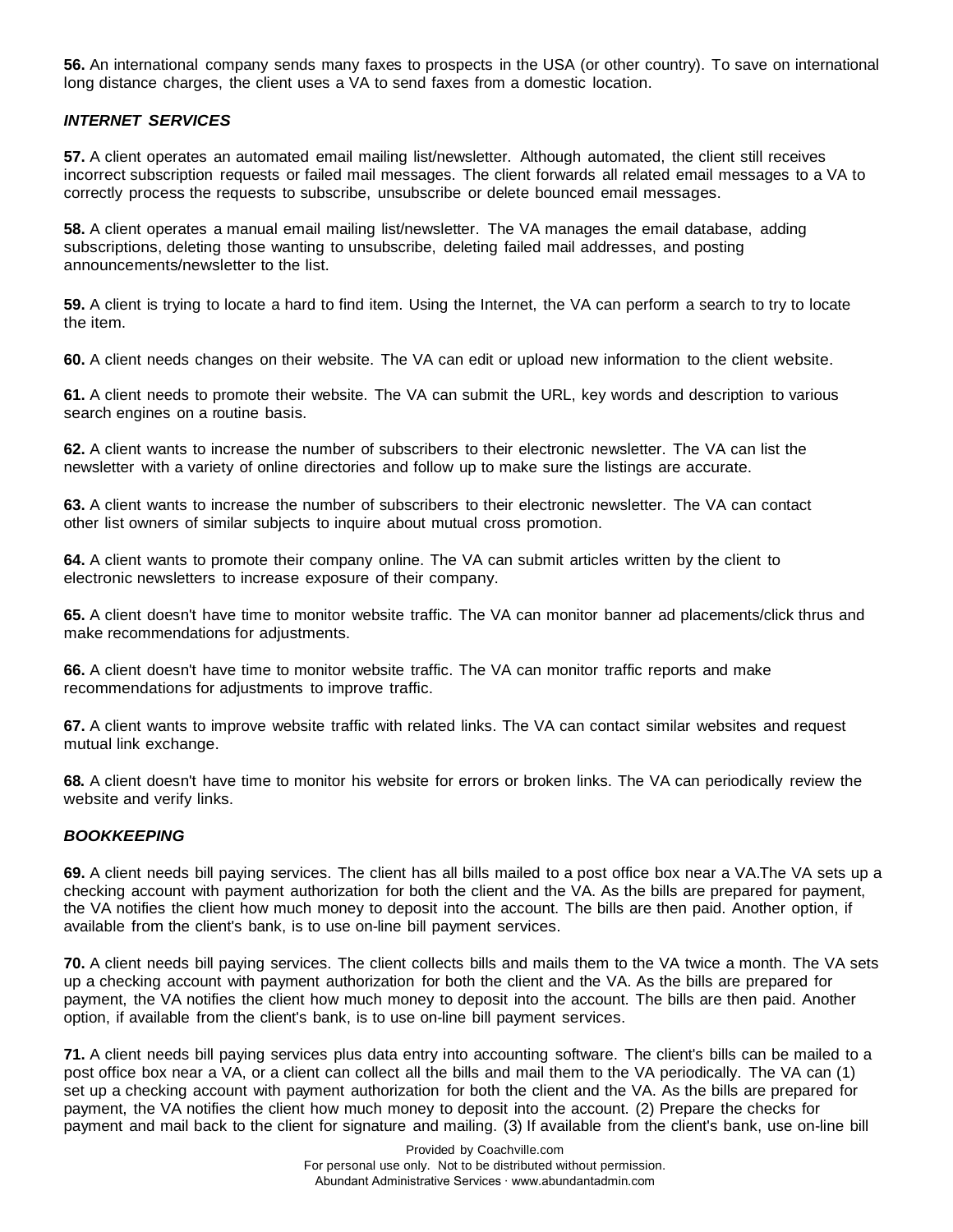payment services. As bills are paid, the VA then enters the transactions into accounting software. In addition, the VA can reconcile bank statements, enter credit card transactions, prepare invoices, make and/or enter deposits, and prepare end of month reports.

**72.** A consultant needs invoicing services only. A consultant sends an email to the VA with the number of hours to be billed to a client. The VA prepares and mails the invoice.

**73.** An association mails annual due invoices upon membership renewal. The VA prepares the invoices and mails according to schedule. The VA can also receive payments and deposit into the association's account. All transactions are recorded in accounting software and sent to the association via FTP transfer or mailed on diskette.

**74.** A client has several account receivables that are past due. The VA can mail past due notices or follow up via telephone to collect on past due invoices.

**75.** A client continues to pay their bills, but needs monthly bank reconciliation. The client mails a copy of their check register along with the bank statement. The VA enters all data into accounting software and reconciles the account. The accounting software is sent back to the client via email attachment.

**76.** A client continues to pay their own bills, but needs reminders to pay on a timely manner. The VA can remind the client via email or telephone when due dates arrive.

### *PURCHASING SERVICES*

**77.** On a pre-specified basis, the VA faxes to the client a list of office supplies that is used on a regular basis. The client checks off what is needed and faxes back to the VA. The VA re-orders the supplies and has them delivered directly to the client.

**78.** A client needs a new printer. After the VA researches the various makes, models, etc., written quotes are sent to the client. Upon client authorization, the VA purchases the printer and arranges for delivery to the client. If the item to be purchased requires on-site setup, the VA makes those arrangements as well confirming with dates/times and travel information.

**79.** When available, a VA can set-up an online account on behalf of a client with stores that supply the client with supplies. When supplies are needed, the VA places the order with delivery to the client.

**80.** A VA working with the client's accountant can set up lines of credit with vendors and monitor to keep the credit information current and accurate.

**81.** A client needs to order marketing materials (stationery, brochures, envelopes, etc.). The VA can obtain pricing quotes; coordinate ordering, delivery and payment.

**82.** A client is preparing an awards ceremony for the annual company meeting and needs awards/employee recognition gifts. A VA can research for appropriate gifts, and coordinate the purchase and delivery of same.

### *WRITING/EDITING SERVICES*

**83.** A client is preparing a brochure and needs assistance with the copy. A VA can write marketing literature.

**84.** A client is preparing a marketing flyer and needs assistance with the copy. A VA can edit marketing literature.

**85.** A client is preparing a website and needs assistance with the copy. A VA can proofread marketing literature.

**86.** A client has prepared a manual that needs to be edited. A VA can type; format; proofread; edit; spell check and grammar check documents.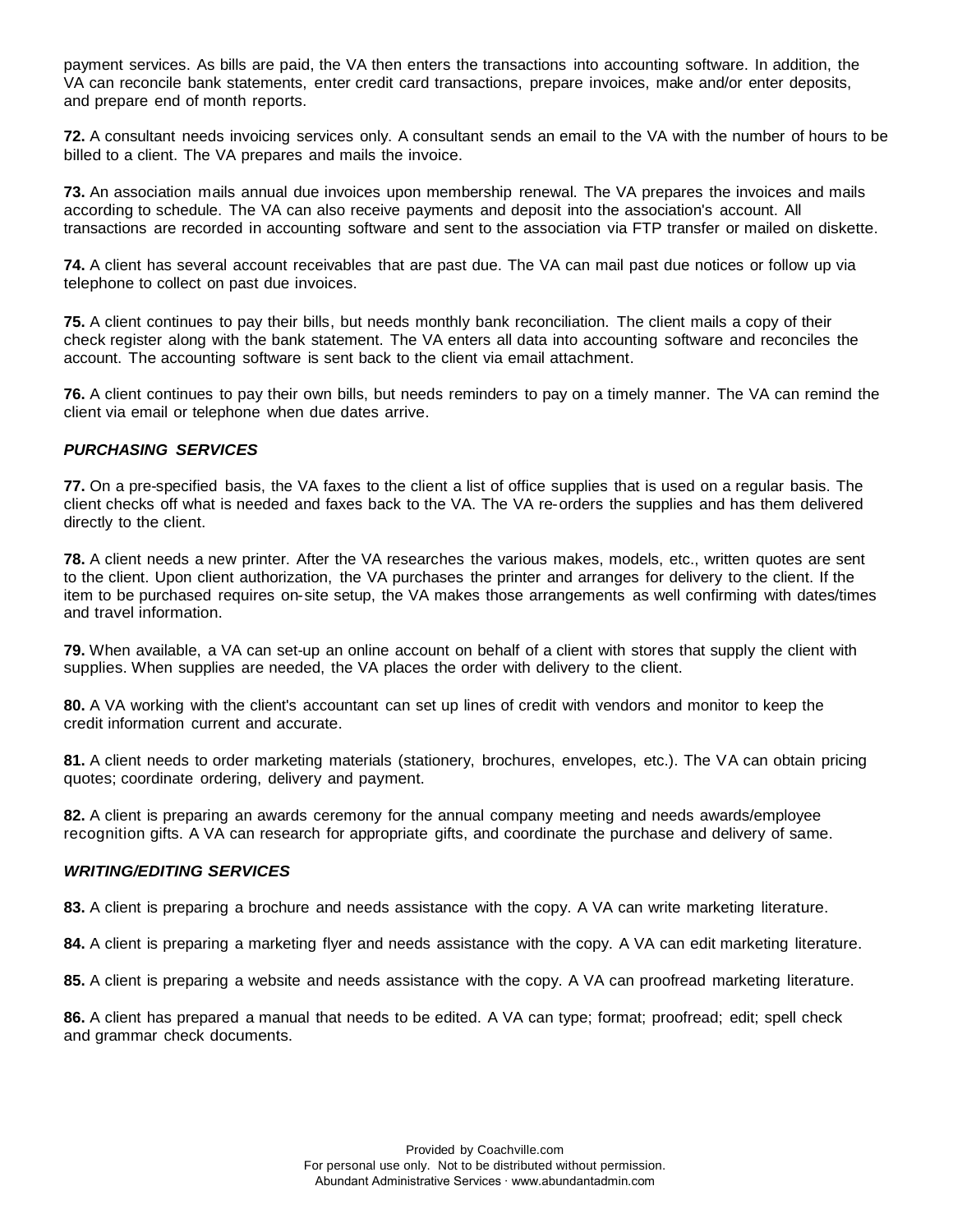#### *MARKETING SERVICES*

**87.** A client implements an advertising plan. The VA monitors the plan, submits ads by deadlines, tracks expirations dates, coordinates payment, handles correspondence with advertising vendors, and continually updates the advertising report and/or advertising budget report for the client's review.

**88.** A client issues a variety of sales brochures. Email requests are forwarded to the VA. The VA's fax number is advertised. Postcards are mailed with the VA's address as the return address. The VA is stocked with a supply of each sales brochure and mails the appropriate brochure upon receipt of request. The VA also updates the client's database with name, address, date and type of brochure requested.

**89.** A client wants to monitor customer satisfaction. The VA types a customer feed-back questionnaire, mails to customers, receives the completed questionnaire, summarizes the responses and issues a report to the client.

### *PERSONNEL SERVICES*

**90.** A client receives employment applications and faxes them to a VA. The VA verifies past employment, calls the references, and reports the findings to the client.

**91.** A client needs to hire on-site office personnel. A VA can write a help-wanted advertisement, place the ad, receive and review the resumes, conduct the initial phone interview, narrow the selection to three individuals, and schedule a personal interview with the client.

**92.** A client needs reminders for annual performance review dates. The VA can track the dates and send the reminder to the client.

**93.** A client needs assistance with payroll requirements. A VA can monitor and verify that all payroll requirements have been met, appropriate taxes paid and forms filed.

**94.** A client hires a new employee. The VA can prepare a welcome package and send to the new employee.

**95.** An unemployed individual or individual desiring a career change needs a resume prepared. The VA can prepare or update a resume and include an introduction letter.

**96.** An individual seeking new employment can give a list of appropriate positions sought to a VA. The VA can research job openings online and submit resumes to online resources.

**97.** An unemployed individual or individual desiring a career change wants personalized resumes. Every time the individual finds a potential new employer, the individual telephones or faxes the VA with the information. The VA prepares a personalized cover letter and resume and faxes/mails to the prospective employer.

**98.** An individual seeking new employment goes on an interview. By sending an email or telephoning the VA with the name and address, the VA promptly mails out a thank- you follow-up letter to the potential employer.

**99.** An individual seeking employment can use a VA to conduct a practice interview. Virtual Assistants specializing in personnel management services can offer many suggestions to ensure a positive, successful interview.

**100.** A client receives hundreds of resumes for an ad posted. Giving the VA some key specifications to look for, the VA reviews the resumes, types a short biography on each, and sorts the resumes based upon the criteria given by the client.

## *PERSONAL SERVICES*

**101.** A client is planning a birthday party, anniversary party, or golf outing. The VA can send invitations, receive RSVP's, coordinate with catering, etc.

**102.** A client has a hard time remembering birthdays, anniversaries, etc. The VA can email or telephone the client for these important dates.

> Provided by Coachville.com For personal use only. Not to be distributed without permission. Abundant Administrative Services ∙ www.abundantadmin.com